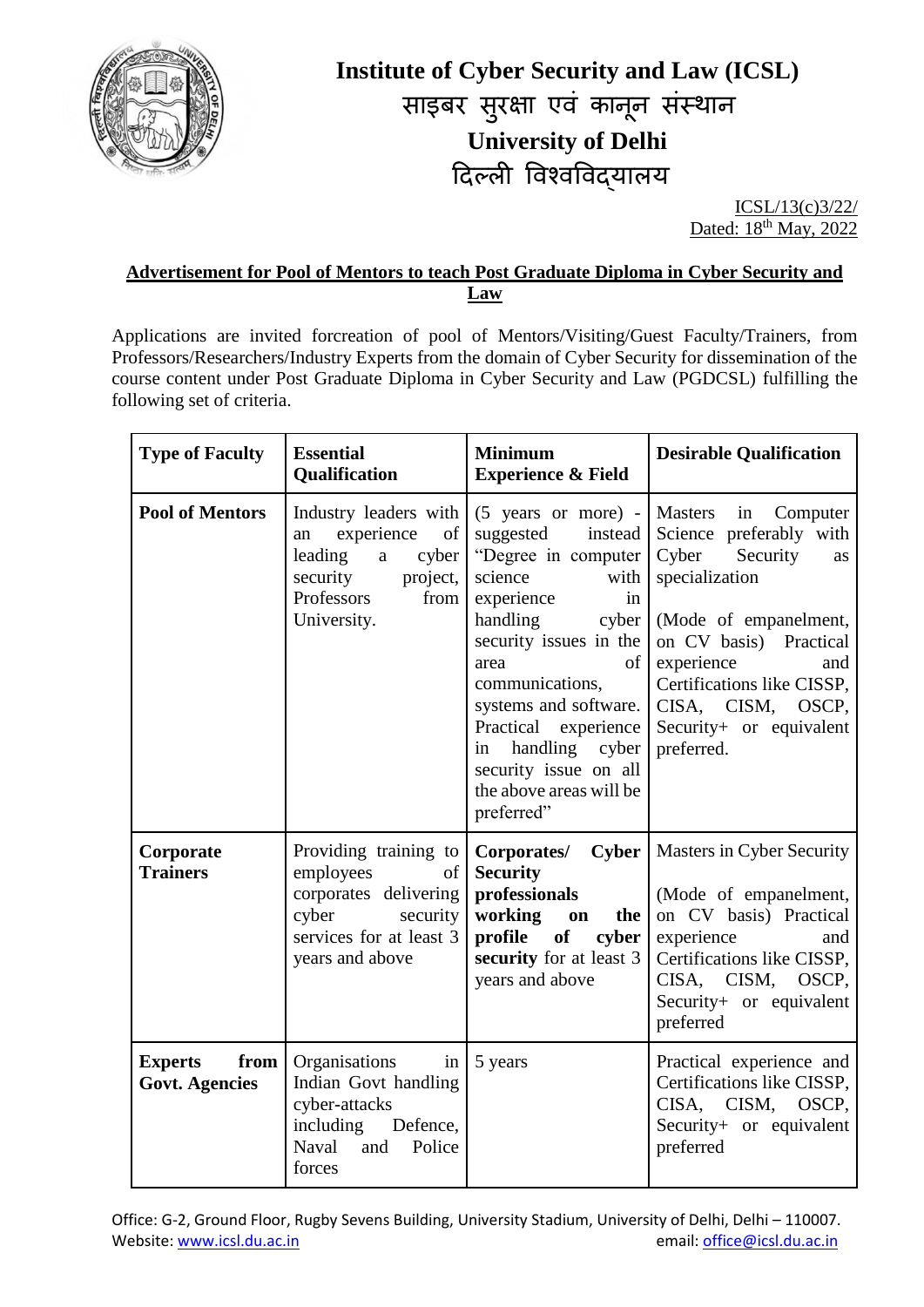|                                    | <b>Institute of Cyber Security and Law (ICSL)</b><br>साइबर सुरक्षा एवं कानून संस्थान<br><b>University of Delhi</b><br>दिल्ली विश्वविद्यालय                                                                                                                       |                                                                                                                                                                                                                                                                                                                                       |                                                                                                                                                                                              |
|------------------------------------|------------------------------------------------------------------------------------------------------------------------------------------------------------------------------------------------------------------------------------------------------------------|---------------------------------------------------------------------------------------------------------------------------------------------------------------------------------------------------------------------------------------------------------------------------------------------------------------------------------------|----------------------------------------------------------------------------------------------------------------------------------------------------------------------------------------------|
| <b>Freelancers</b>                 | Providing services in<br>the industry on cyber<br>security profiles for at<br>least 5 years or more.<br>Preferably supported<br>atleast<br>by<br>10<br>testimonials/<br>certificates/ project<br>based certifications,/<br>consultation<br>certificate/citations | $5\overline{)}$<br>cyber<br>year<br>in<br>security profile<br>of<br>IOT, Mobile Security,<br>SCADA,<br>Network<br>security and Handled<br>at least five projects in<br>the last five years in<br>the<br>sub<br>of  <br>area<br>expertise.                                                                                             | Masters in Cyber Security<br>(Mode of empanelment,<br>on CV basis) Practical<br>experience<br>and<br>Certifications like CISSP,<br>CISA, CISM, OSCP,<br>Security+ or equivalent<br>preferred |
| <b>Research</b><br><b>Scholars</b> | central University or<br>reputed<br>foreign<br>university in<br>the<br>domain<br>cyber<br>of<br>security<br>allied<br><b>or</b><br>areas.                                                                                                                        | Pursuing PhD from   Handled actual lab   B.Tech<br><b>VAPT</b><br>and<br>assignments for at<br>least<br>three<br>years,<br>having<br>two<br>publications in cloud<br>security, web security,<br>networking.<br>Preferably<br>having<br>citations<br><b>or</b><br>publication in SCI/<br>ESCI/<br>journals/<br>scopus/elsevier listed. | with<br>cyber<br>security specialization or<br>MCA or MTech with<br>relevant certifications in<br>cyber security.                                                                            |

#### **Instructions for Applicants**

- 1. All interested applicants may send their applications in prescribed formats i.e. Appendix I  $\&$ II through email to [icslfacultyapplications@gmail.com.](mailto:icslfacultyapplications@gmail.com) and fill the details in link below: [https://docs.google.com/forms/d/e/1FAIpQLScbg7LPk1ihAnBowTrdNsoxbcFXOQyVBIPRE](https://docs.google.com/forms/d/e/1FAIpQLScbg7LPk1ihAnBowTrdNsoxbcFXOQyVBIPRESm5PFIUvZ9o9g/viewform?usp=sf_link) [Sm5PFIUvZ9o9g/viewform?usp=sf\\_link](https://docs.google.com/forms/d/e/1FAIpQLScbg7LPk1ihAnBowTrdNsoxbcFXOQyVBIPRESm5PFIUvZ9o9g/viewform?usp=sf_link)
- 2. All Applications must reach latest by  $26<sup>th</sup>$  May, 2022 05:00 PM.
- 3. The creation of pool of Mentors/Visiting/Guest Faculty/Trainers shall be done after scrutinizing the applications on the basis of the above set of criteria.

 $-S/d$ OSD, ICSL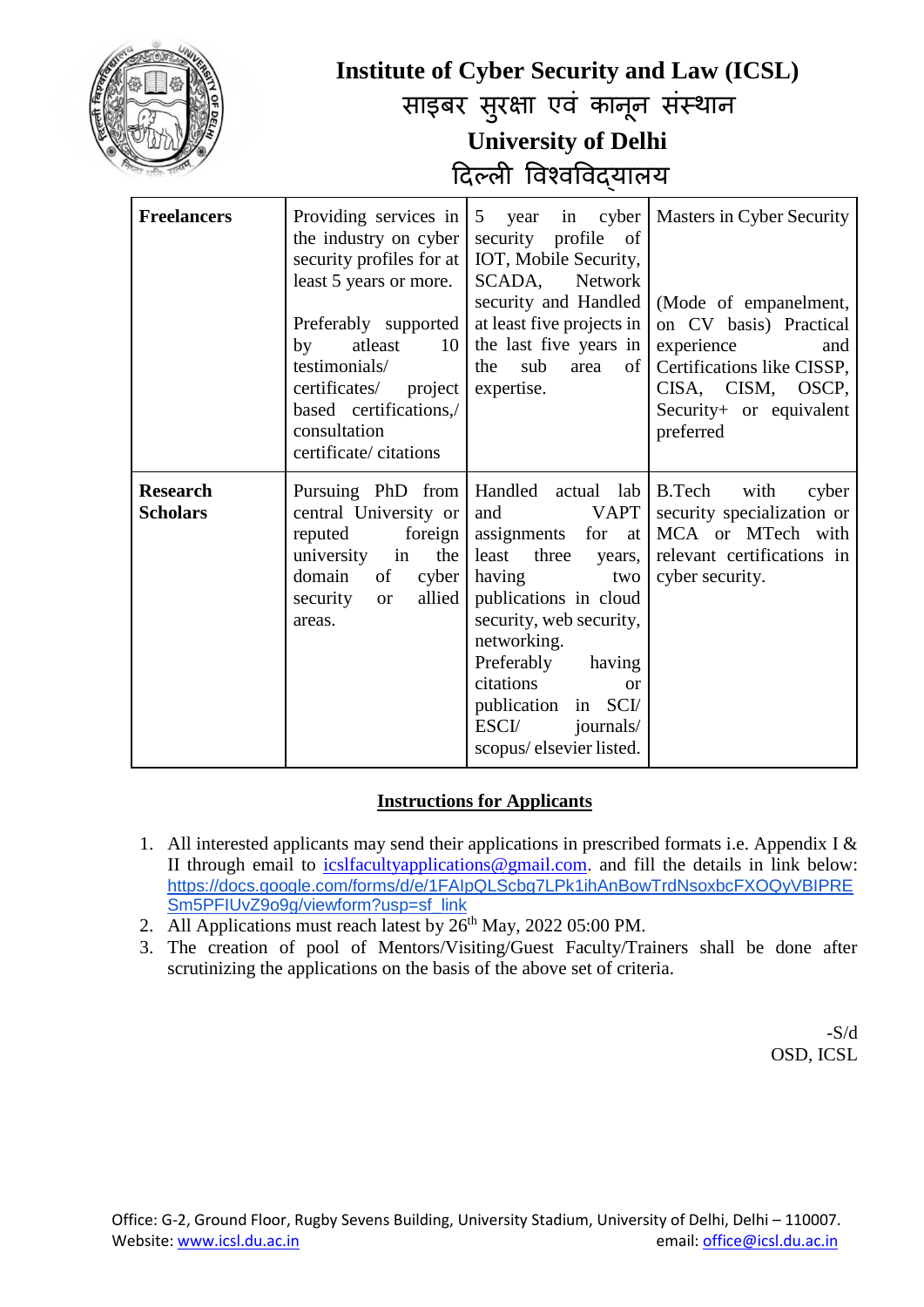

**Institute of Cyber Security and Law (ICSL)** साइबर सुरक्षा एव कानून सस्थान **University of Delhi** दिल्ली ववश्वववद्यालय

### **Appendix – I**

### **Personal Details**

| Name                     |  |
|--------------------------|--|
|                          |  |
| DOB (dd_mm_yyyy)         |  |
| Category                 |  |
| <b>Residence Address</b> |  |
| E:mail                   |  |
| Contact No.              |  |

## **Academic Details**

| Subject/Specialization          |  |
|---------------------------------|--|
| Qualifications                  |  |
| <b>Desirable Qualifications</b> |  |
| Ph.D Yes/No                     |  |
| If Yes, Title of Ph.D<br>Thesis |  |

(Signature of Applicant)